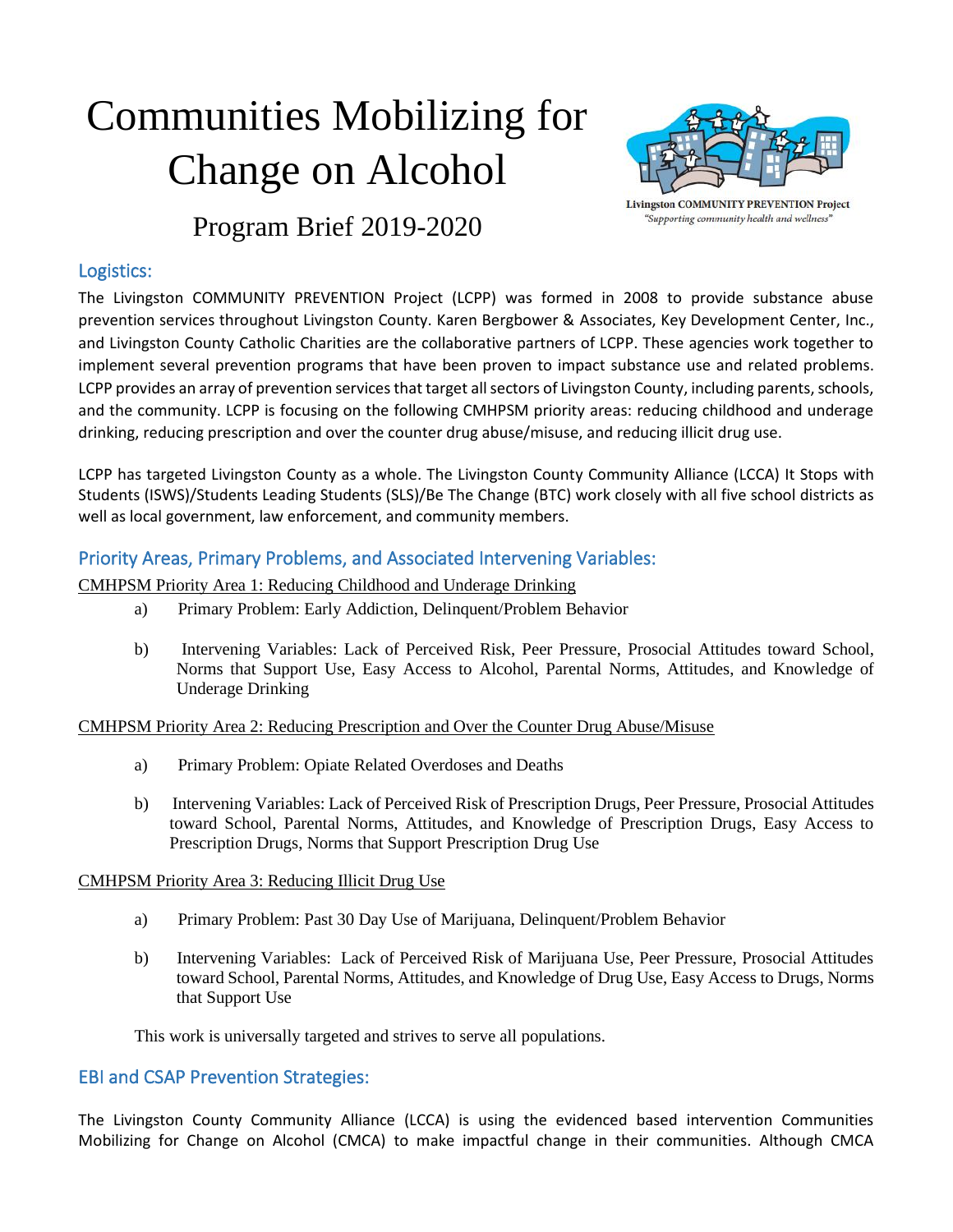specifically targets youth in the community to prevent underage drinking, the program also targets all community members to raise awareness of underage drinking. Part of the intervention involves specific targeting of certain sites within a community, including commercial premises of on-sale (e.g., bar, restaurant) and off-sale (e.g., liquor store, convenience store, grocery store, gas station) alcohol vendors. These sites are targeted to limit the availability of alcohol to underage, potential buyers [\(https://www.crimesolutions.gov/ProgramDetails.aspx?ID=269\)](https://www.crimesolutions.gov/ProgramDetails.aspx?ID=269).

According to the National Registry of Evidence-based Programs and Practices, CMCA is a community-organizing program designed to reduce teens' (13 to 20 years of age) access to alcohol by changing community policies and practices. CMCA seeks both to limit youth access to alcohol and to communicate a clear message to the community that underage drinking is inappropriate and unacceptable. It employs a range of social-organizing techniques to address legal, institutional, social, and health issues related to underage drinking. The goals of these organizing efforts are to eliminate illegal alcohol sales to minors, obstruct the provision of alcohol to youth, and ultimately reduce alcohol use by teens. The program involves community members in seeking and achieving changes in local public policies and the practices of community institutions that can affect youth access to alcohol. CMCA is based on established research that has demonstrated the importance of the social and policy environment in facilitating or impeding drinking among youth. CMCA community-organizing methods draw on a range of traditions in organizing efforts to deal with the social and health consequences of alcohol consumption. Although CMCA focuses on underage drinking, the coalition has expanded the CMCA model to address the use of other substances including prescription drugs, heroin, opiates, and marijuana and has been implementing the program for 5 years.

The Center for Substance Abuse Prevention (CSAP) works to help communities decrease substance abuse by promoting six strategies for substance abuse prevention: information dissemination, education, alternatives, problem identification and referral, community-based process, and environmental. Information dissemination and education strategies are used to provide presentations to community groups and when coalitions have a presence at health fairs and community events. The coalition utilizes the community based process – Strategic Prevention Framework to drive prevention efforts and engage all sectors of the community. Environmental strategies are also used and include alcohol compliance checks, Project Sticker Shock, and Safe Homes as some examples. The LCCA also works closely with It Stops With Students (ISWS), Students Leading Students (SLS), Students Taking a New Direction (STAND), and Be The Change (BTC) to achieve community and environmental change. ISWS/SLS/STAND is a youth-led group of students from Navigator, Pathfinder, and Pinckney Community High School and BTC are students from Hartland Consolidated Schools that are working to promote non-using attitudes and healthy behaviors.

#### Outcomes/Results:

CMCA places a heavy emphasis on limiting alcohol access to minors by conducting alcohol compliance checks. The "stings" use minors and an undercover officer to test the alcohol retailer's compliance with Michigan liquor laws. The first alcohol compliance checks done in FY 04/05, resulted in 72% compliance. Since then, compliance has risen; FY 19/20 saw an 83% compliance rate (see chart). Retailers that did not sell to the undercover decoy were



recognized in a press release sent out to local media stations and annual report.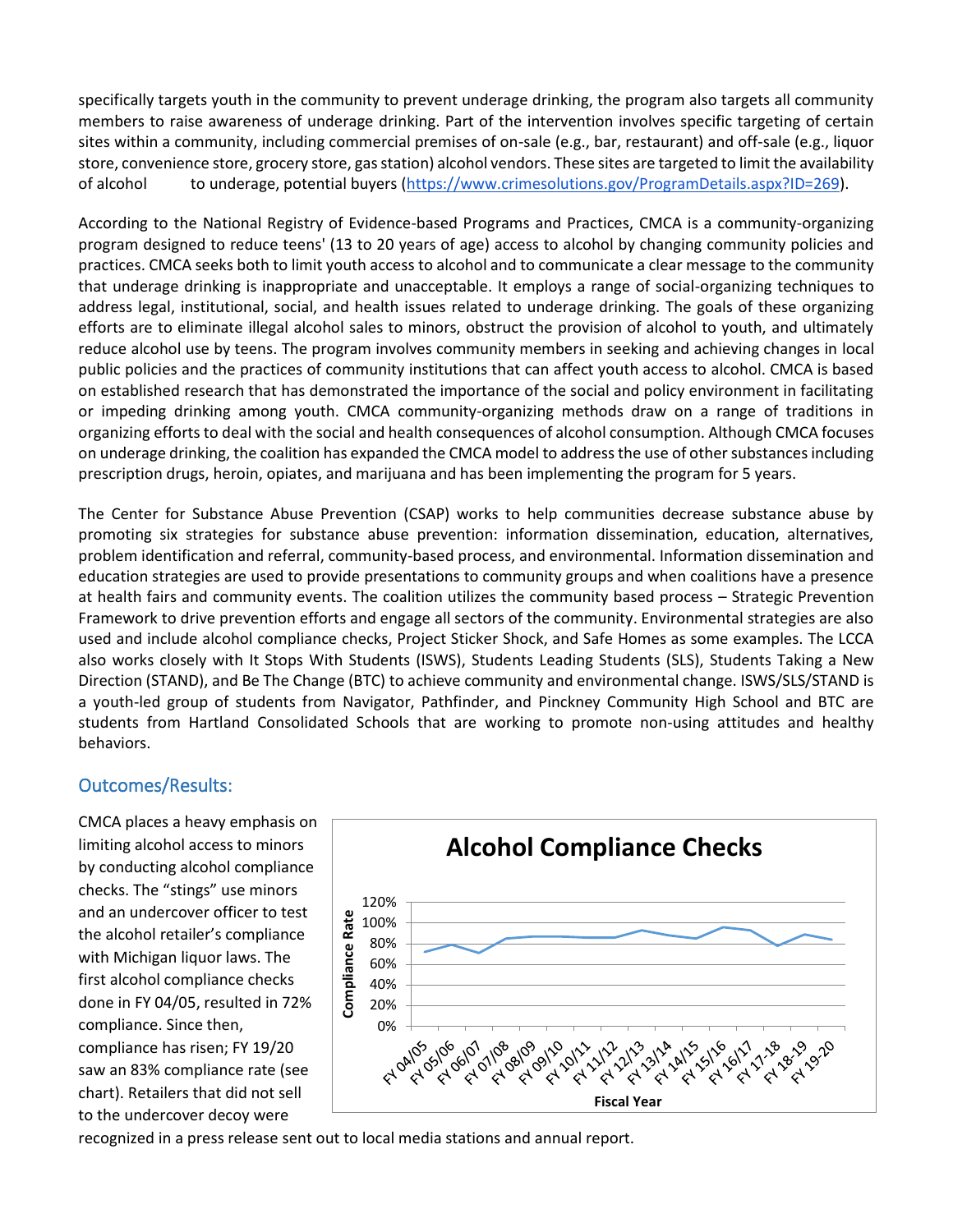In addition to these compliance checks, the LCPP continued to implement responsible beverage server trainings. Server training is offered to all Livingston County waiters, waitresses, bartenders, and liquor retailers, which teaches them about the consequences of serving alcohol to minors, how to check for a fake ID, how to handle intoxicated customers, and the litigation that comes with overserving, among other topics. These classes, which addresses easy access to alcohol (CMHPSM Priority Area 1) also supports the ongoing alcohol compliance checks to ensure that minors are not obtaining access to alcohol through retailers. FY 19-20 allowed the LCPP to collaborate with TIPS certified trainer to provide virtual training to 25 people when we were unable to provide face-to-face training due to state guidelines and restrictions.



Project Sticker Shock (PSS) is a program utilized in the Livingston County community that is usually implemented during times of increased underage drinking – prom, homecoming, and graduation. However due to the pandemic, PSS was implemented when allowed. The program objective is to reduce underage access to alcohol by educating adult providers (CMHPSM Priority Area 1). Window clings (as shown in the picture to the left) were placed on the windows of the coolers that held alcoholic beverages. The window clings displayed a warning message about the penalties for supplying alcohol to minors. The LCPP collaborated with MYOI youth and the Fowlerville Police Department to take these window clings to retailers throughout the county. This project continues to reinforce the importance of building relationships between youth, parents, community members, and retailers with the main goal of educating adults over 21 of the underage drinking laws and raising public awareness about underage drinking. In FY 19-20, 26 licensed alcohol establishments in Livingston County hung

a window cling. Unfortunately, only 8 students throughout the county were able to participate due to COVID19 restrictions and mandates.

Throughout the year, the LCPP has implemented multiple activities that coincide with one another, specifically touching on the lack of perceived risk of underage drinking, parental norms, attitudes, and knowledge of underage drinking, and norms that support alcohol use; these risk factors address CHMPSM Priority Area #1. Activities include: creating two YouTube video that addresses parenting, substance use, and prescription medications. Each video (a snapshot of one to the right) being







also spoke with community members about their perceptions of marijuana use and how it has impacted their lives at a County Commissioner's meeting. This addressed CMHPSM Priority Area 3: Reducing Illicit Drug Use.

Throughout the year, LCPP partners also distributed MOST materials, ensuring that there was a unified message throughout the community that MOST teens don't use. 8 community partners signed commitments to display MOST material throughout the community to increase campaign effectiveness. To the left is an example of the kind of material that could be found around Livingston County, encouraging youth and community members that MOST TEENS DON'T USE, citing data from the county's most recent MiPHY data collected in 2017- 2018.